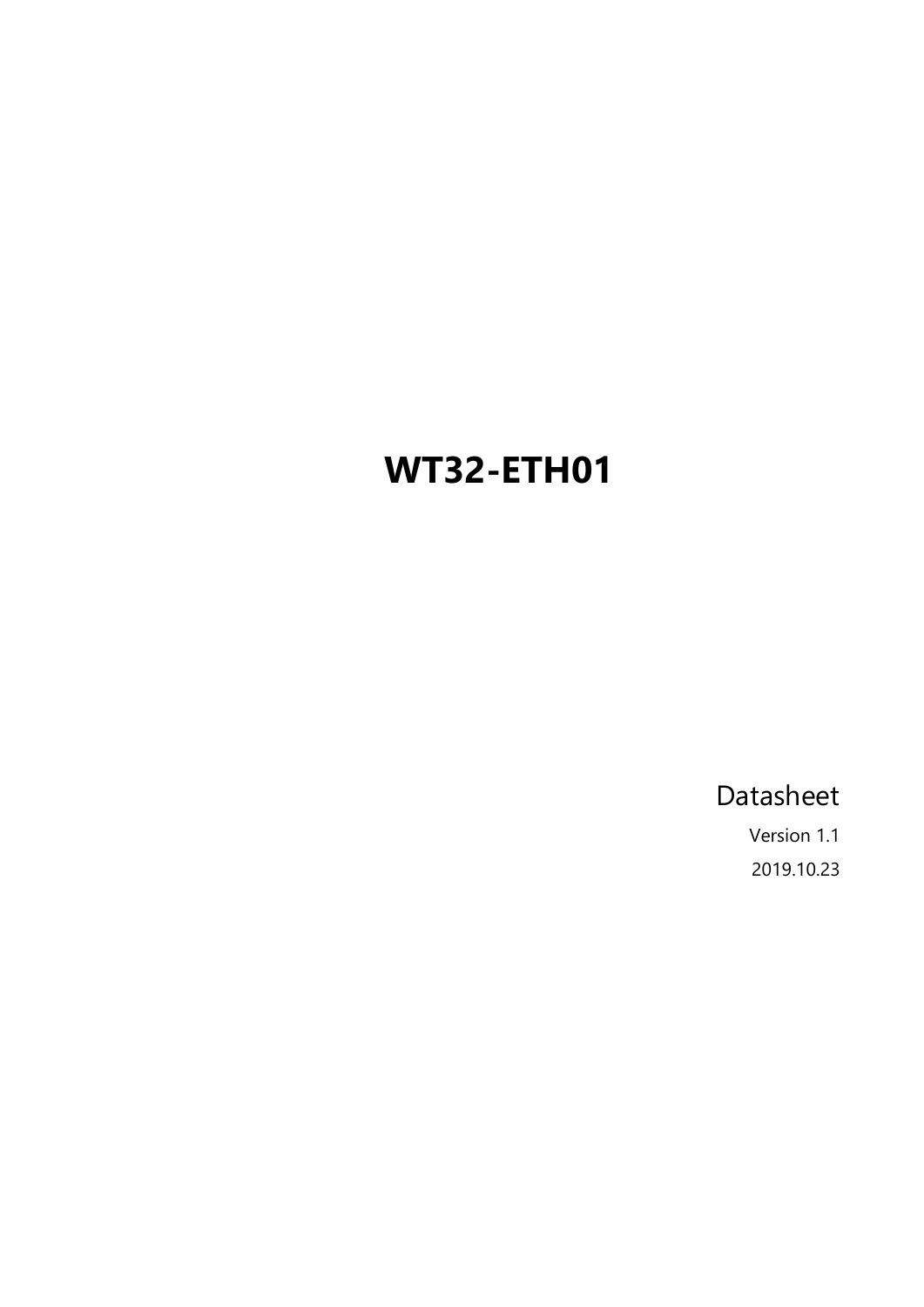## **Disclaimer and Copyright Notice**

Information in this document, including URL references, is subject to change without notice. THIS DOCUMENT IS PROVIDED AS IS WITH NO WARRANTIES WHATSOEVER, INCLUDING ANYWARRANTY OFMERCHANTABILITY, NON-INFRINGEMENT, FITNESS FOR ANY PARTICULARPURPOSE, OR ANY WARRANTYOTHERWISE ARISING OUT OF ANY PROPOSAL, SPECIFICATIONOR SAMPLE. All liability, including liability for infringement of any proprietary rights, relating to use of information in this document is disclaimed. No licenses express or implied, by estoppel or otherwise, to any intellectual property rights are granted herein.

The WiFi Alliance Member Logo is a trademark of the WiFi Alliance.

All trade names, trademarks and registered trademarks mentioned in this document are property of their respective owners, and are hereby acknowledged.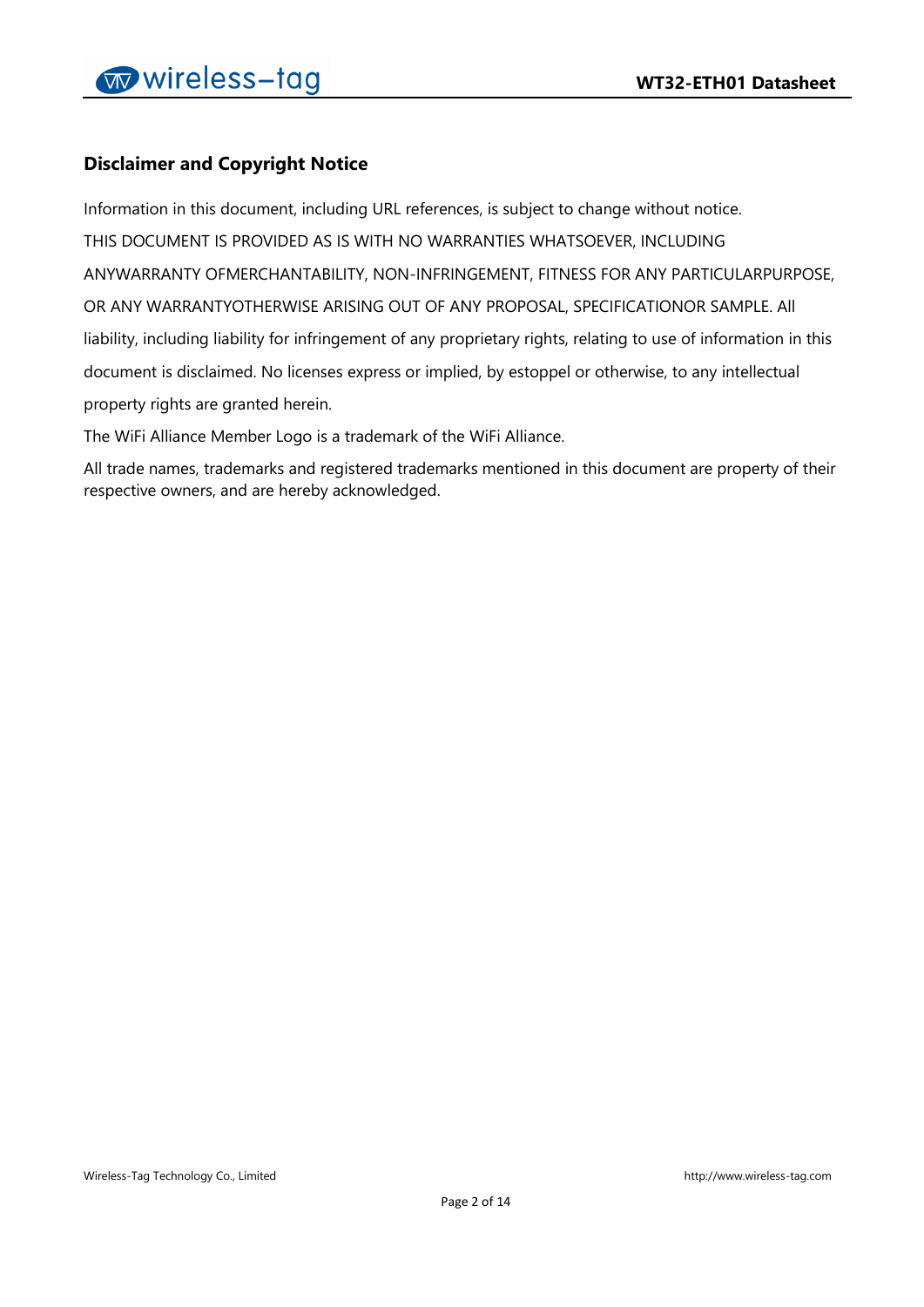| Ашенишент гесоги |            |            |                              |                              |
|------------------|------------|------------|------------------------------|------------------------------|
| Version          | Changed by | Time       | Reason                       | <b>Details</b>               |
| V1.0             | Mark       | 2019.10.21 | Original                     | Create documentation         |
| V1.1             | linfuliang | 2019.10.23 | Perfect<br>document<br>ation | Add product features section |

## **Amendment record**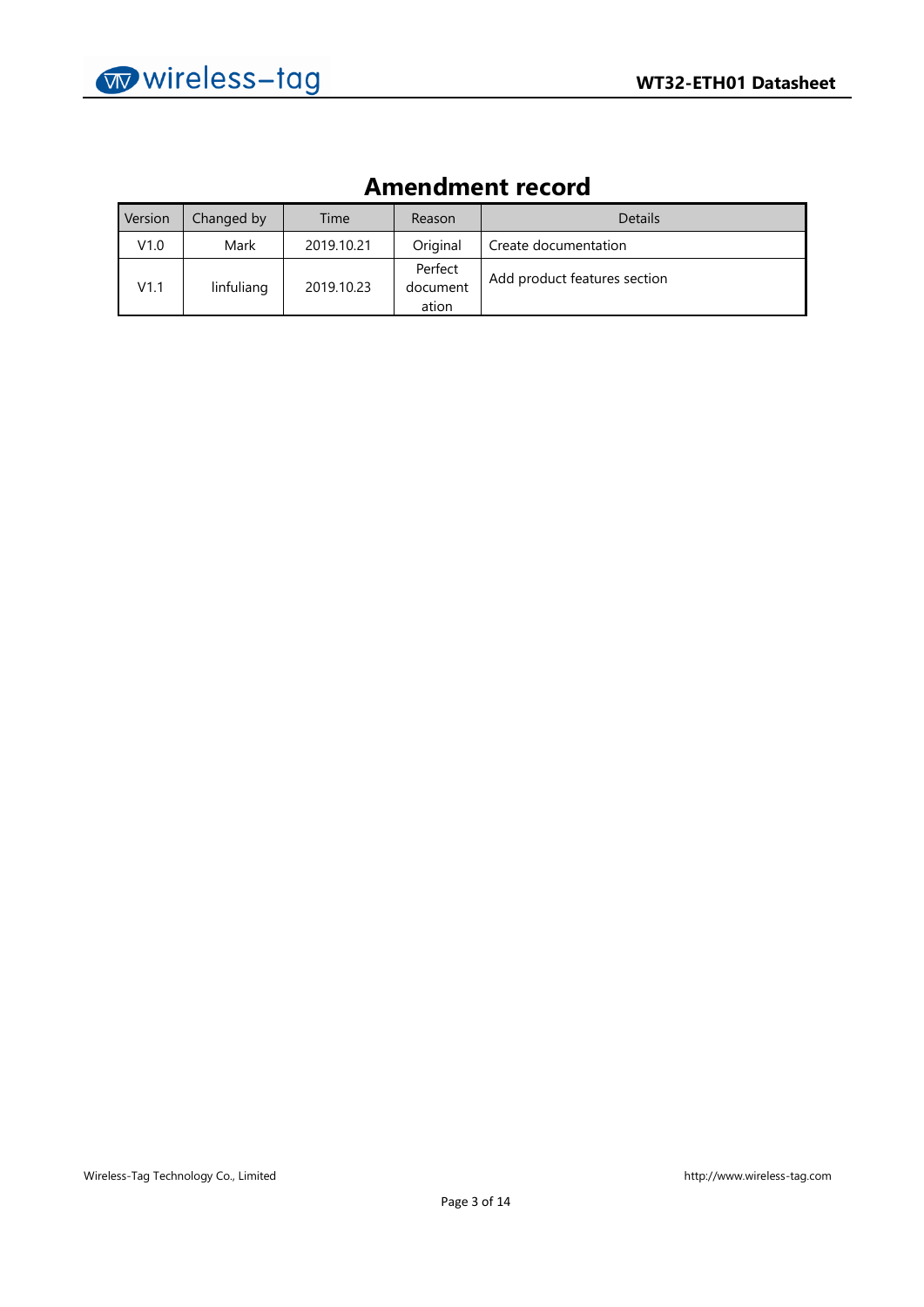

## **Contents**

| 1. |       |  |
|----|-------|--|
| 2. |       |  |
| 3. |       |  |
|    | 3.1   |  |
|    | 3.2   |  |
|    | 3.3   |  |
|    | 3.4   |  |
|    | 3.4.1 |  |
|    | 3.4.2 |  |
| 4. |       |  |
|    |       |  |
|    |       |  |
|    |       |  |
|    |       |  |
|    |       |  |
| 5. |       |  |
|    |       |  |
|    |       |  |
|    |       |  |
|    |       |  |
|    |       |  |
|    |       |  |
|    |       |  |
|    |       |  |
|    |       |  |
|    |       |  |
|    |       |  |
|    |       |  |
|    |       |  |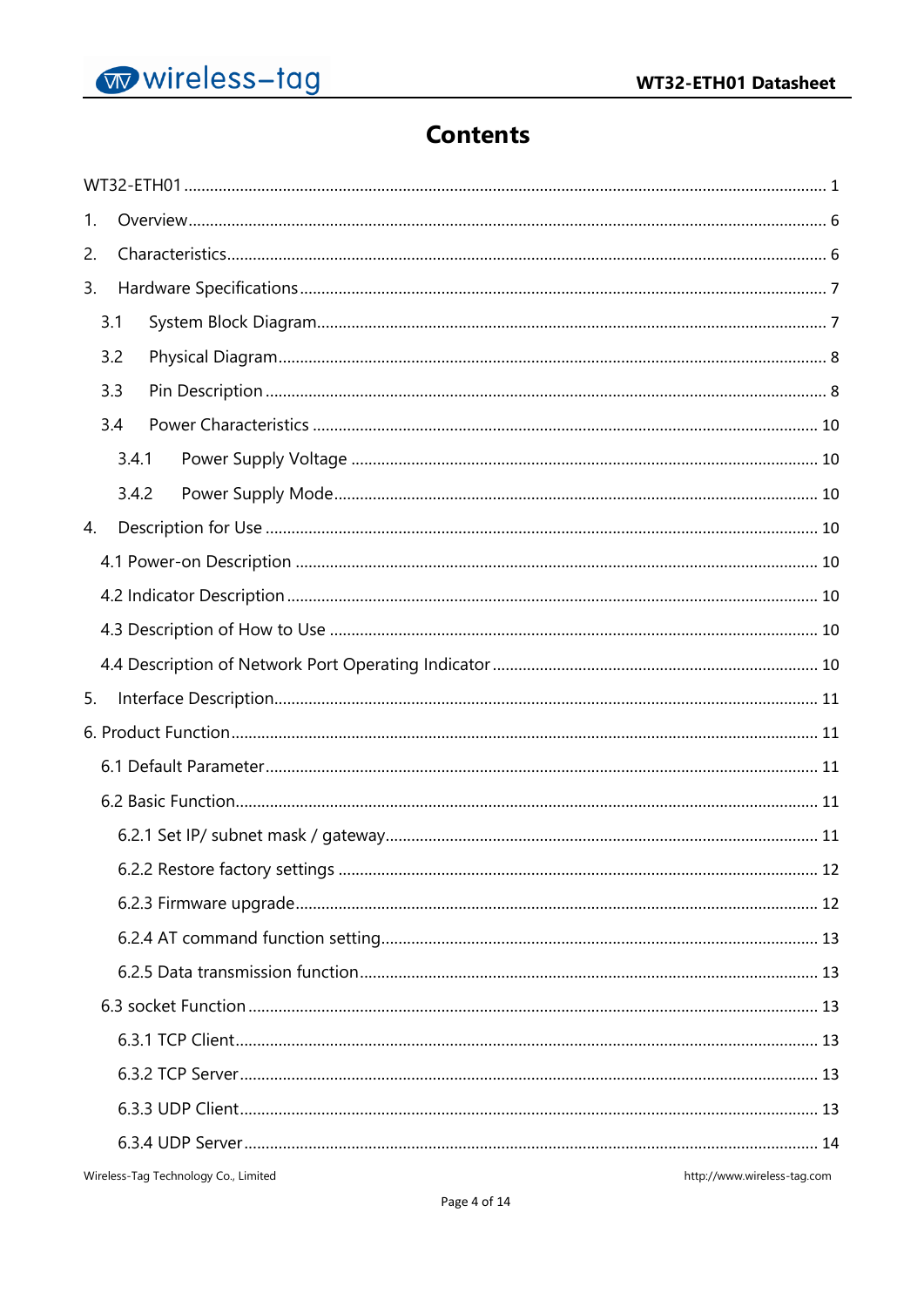# wireless-tag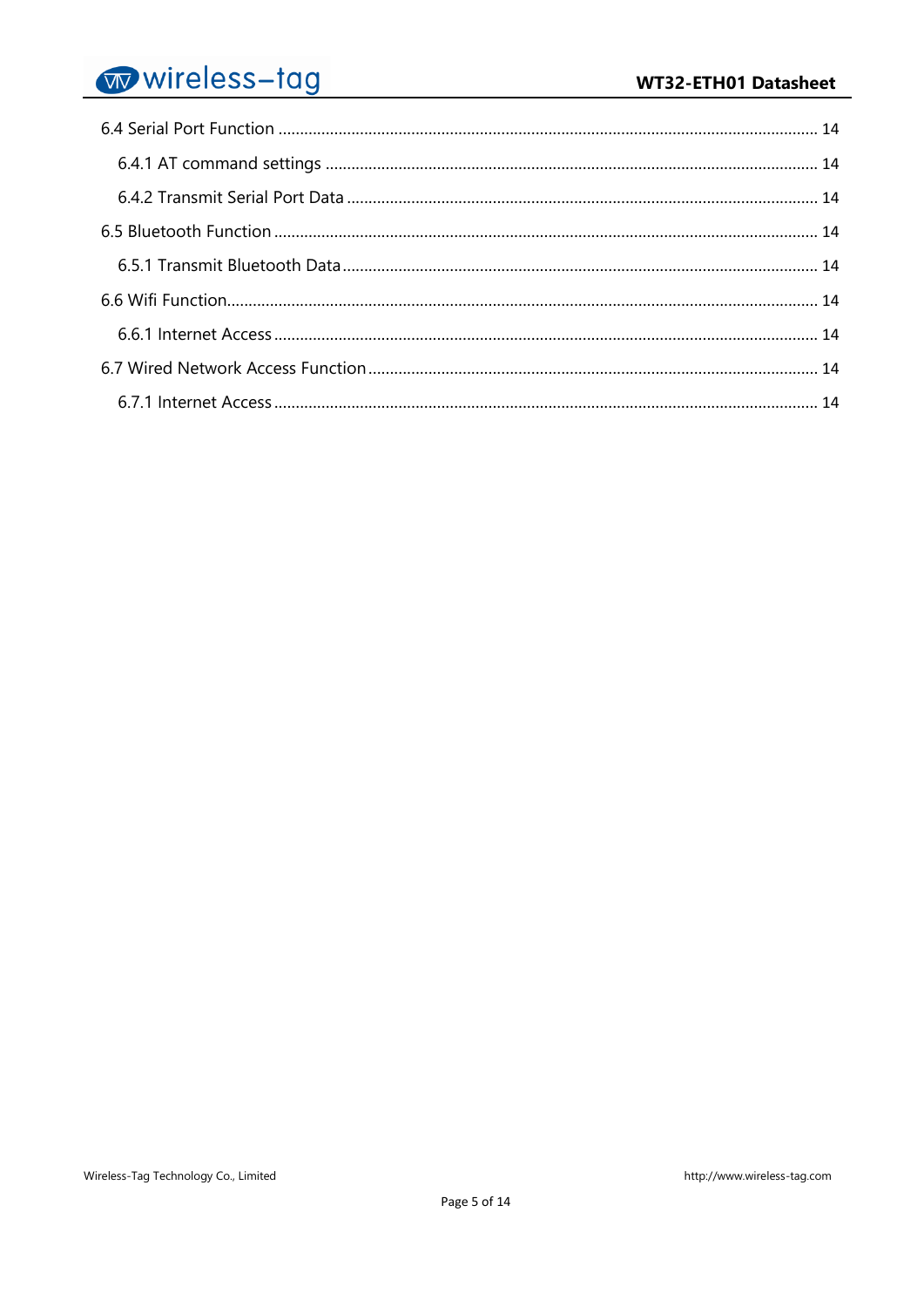## <span id="page-5-0"></span>**1. Overview**

WT32-ETH01 is an embedded serial port to Ethernet module based on ESP32 series designed by Wireless-Tag. The module integrates an optimized TCP/IP protocol stack, making it easy for users to complete the networking of embedded devices, greatly reducing development time costs. In addition, the module is compatible with semi-welding pad and connector through-hole design, and the board width is a general width, so the module can be directly welded on the board, can also be welded to the connector, and can also be used on the bread board, which is convenient for users to use in different scenes.

ESP32 series IC is an integrated 2.4GHz Wi-Fi and Bluetooth dual-mode SOC, with ultra-high RF performance, stability, versatility and reliability, as well as ultra-low power consumption.

| Categories | Items                          | Table-T Product Specifications<br>Product specifications          |
|------------|--------------------------------|-------------------------------------------------------------------|
|            | <b>RF</b> certification        | FCC/CE/RoHS                                                       |
|            |                                | 802.11 b/g/n/e/i (802.11n, up to 150 Mbps)                        |
| Wi-Fi      | Protocols                      | A-MPDU and A-MSDU aggregation and 0.4_s<br>quard interval support |
|            | Frequency range                | $2.4 - 2.5$ GHz                                                   |
| Bluetooth  | Protocols                      | Bluetooth v4.2 BR/EDR and BLE specification                       |
|            | Radio                          | NZIF receiver with -97 dBm sensitivity                            |
|            | Network port<br>specification  | RJ45, 10/100Mbps, cross straight adaptive                         |
|            | Serial port baud rate          | 80~5000000                                                        |
|            | On-board Flash<br>Memory       | 32Mbit                                                            |
|            | Operating voltage              | 5V or 3.3V power supply(choose one of them)                       |
|            | Operating current              | Average: 80mA                                                     |
| Hardware   | Power supply<br>current        | Min: 500 mA                                                       |
|            | Operating<br>temperature range | $-40^{\circ}$ C ~ +85°C                                           |
|            | Ambient<br>temperature range   | Normal temperature                                                |
|            | Package                        | Half pad / connector through hole<br>connection(optional)         |
| Software   | Wi-Fi mode                     | Station/softAP/SoftAP+station/P2P                                 |
|            |                                |                                                                   |

## <span id="page-5-1"></span>**2. Characteristics**

Table-1 Product Specifications

Wireless-Tag Technology Co., Limited http://www.wireless-tag.com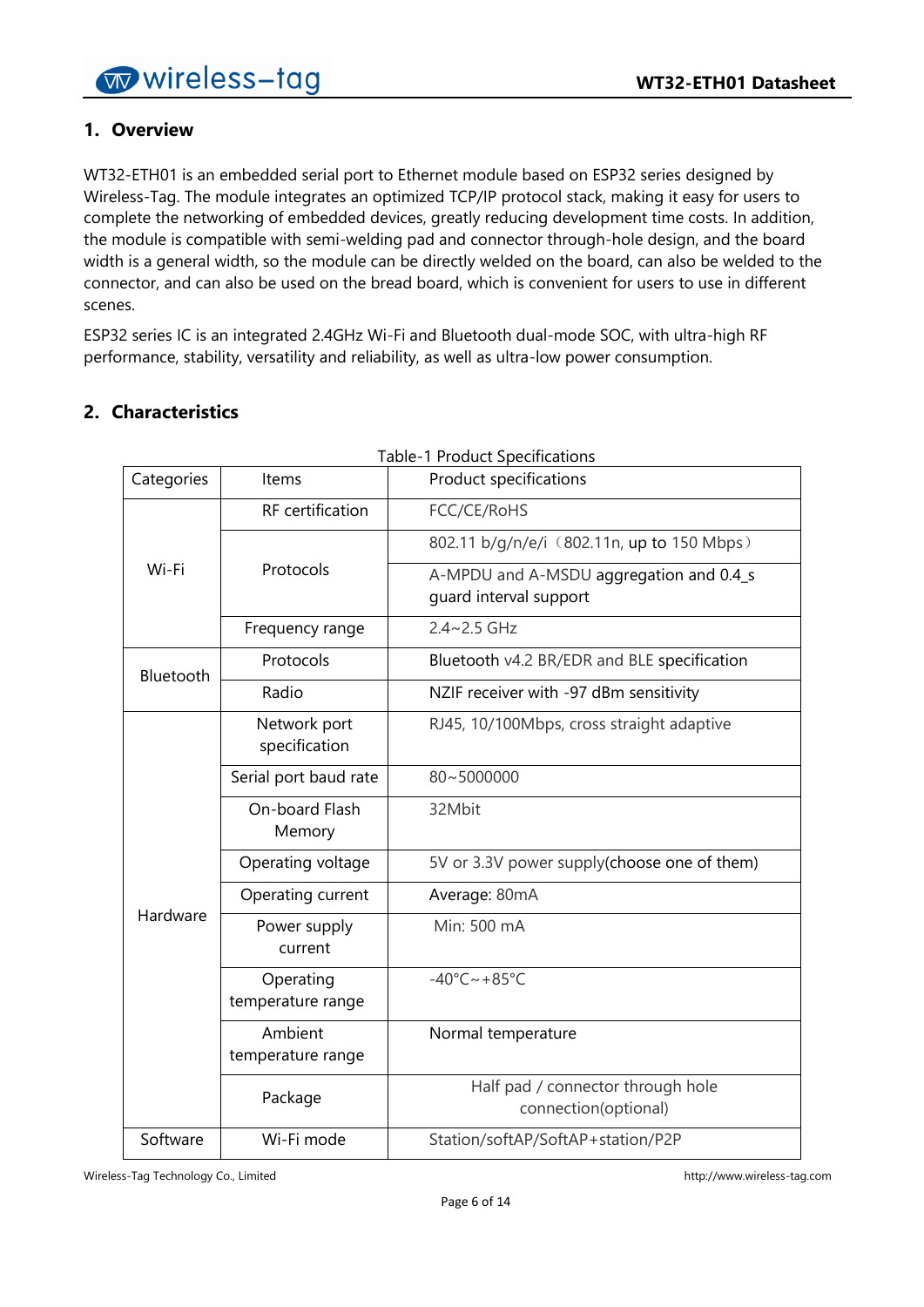

| WPA/WPA2/WPA2-Enterprise/WPS<br>Wi-Fi Security<br>AES/RSA/ECC/SHA<br>Encryption<br>Remote OTA upgrade over the network<br>Firmware upgrade<br>Software<br>SDK for user secondary development<br>development<br>Network protocols<br>IPv4, TCP/UDP<br>IP acquisition<br>Static IP, DHCP(Default)<br>method<br>Simple transmission<br>TCP Server/TCP Client/UDP Server/UDP Client<br>mode<br>AT instruction set<br>User configuration |  |  |
|-------------------------------------------------------------------------------------------------------------------------------------------------------------------------------------------------------------------------------------------------------------------------------------------------------------------------------------------------------------------------------------------------------------------------------------|--|--|
|                                                                                                                                                                                                                                                                                                                                                                                                                                     |  |  |
|                                                                                                                                                                                                                                                                                                                                                                                                                                     |  |  |
|                                                                                                                                                                                                                                                                                                                                                                                                                                     |  |  |
|                                                                                                                                                                                                                                                                                                                                                                                                                                     |  |  |
|                                                                                                                                                                                                                                                                                                                                                                                                                                     |  |  |
|                                                                                                                                                                                                                                                                                                                                                                                                                                     |  |  |
|                                                                                                                                                                                                                                                                                                                                                                                                                                     |  |  |
|                                                                                                                                                                                                                                                                                                                                                                                                                                     |  |  |

## <span id="page-6-0"></span>**3. Hardware Specifications**

### <span id="page-6-1"></span>**3.1 System Block Diagram**



Figure-1 System Block Diagram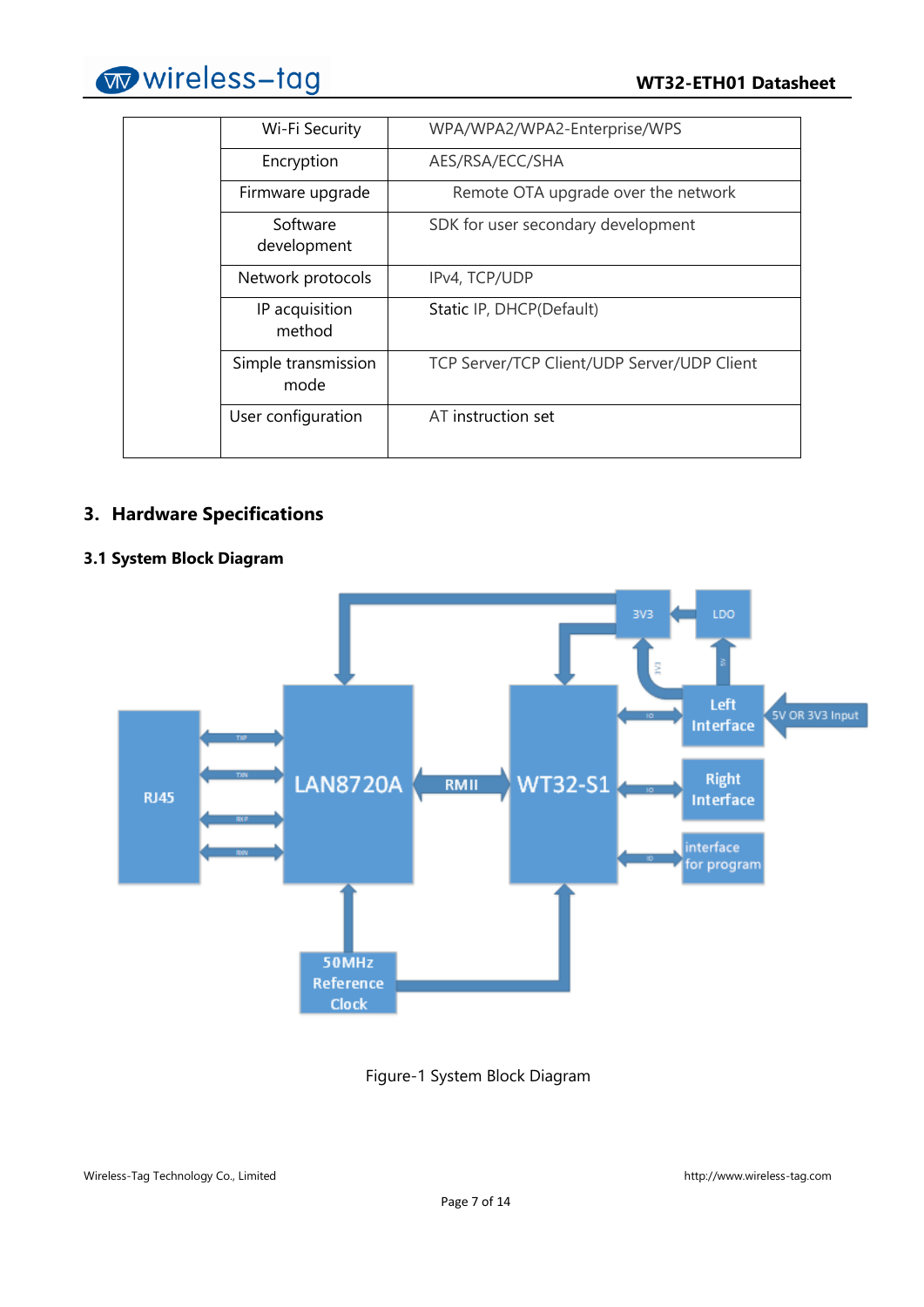

## <span id="page-7-0"></span>**3.2 Physical Diagram**



Figure -2 Physical Diagram

## <span id="page-7-1"></span>**3.3 Pin Description**

## Table-1 Debug Burning Interface

| Pin | <b>Name</b>     | Description                                                  |  |
|-----|-----------------|--------------------------------------------------------------|--|
|     | EN <sup>1</sup> | Reserved debug burning interface; Enable signal, active high |  |

Wireless-Tag Technology Co., Limited http://www.wireless-tag.com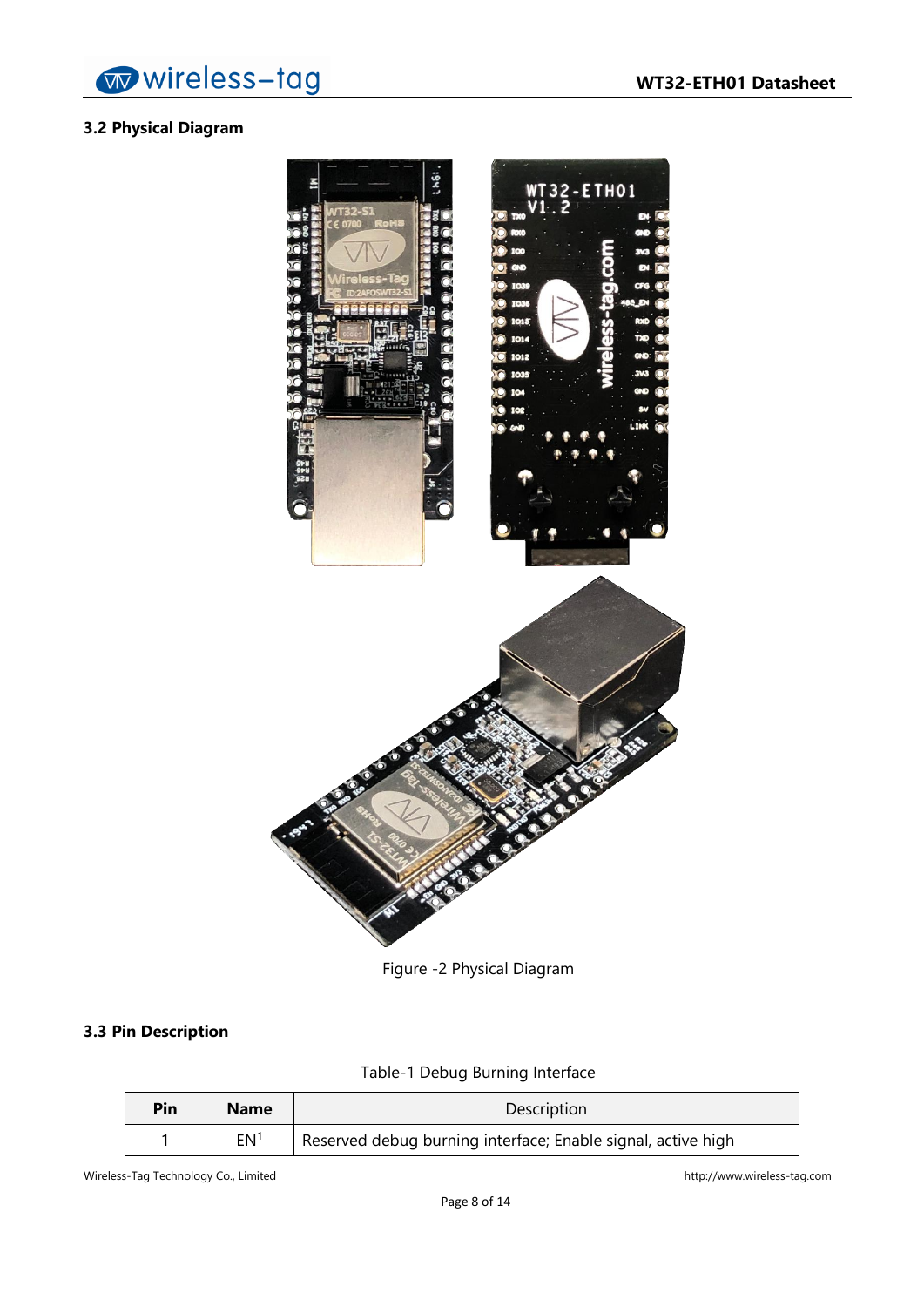

| 2 | <b>GND</b>      | Reserved debug burning interface; GND       |  |
|---|-----------------|---------------------------------------------|--|
| 3 | 3V3             | Reserved debug burning interface; 3V3       |  |
| 4 | TXD.            | Reserved debug burning interface; IO1, TXD0 |  |
| 5 | <b>RXD</b>      | Reserved debug burning interface; IO3, RXD0 |  |
| 6 | IO <sub>0</sub> | Reserved debug burning interface; IO0       |  |

#### Table-2 Module IO Description

| Pin            | <b>Name</b>       | <b>Description</b>               |  |
|----------------|-------------------|----------------------------------|--|
| 1              | EN <sup>1</sup>   | Enable signal, active high       |  |
| $\overline{2}$ | <b>CFG</b>        | IO32, CFG                        |  |
| 3              | 485_EN            | Enable pin of IO33, RS485        |  |
| 4              | <b>RXD</b>        | IO5, RXD2                        |  |
| 5              | <b>TXD</b>        | <b>IO17, TXD2</b>                |  |
| 6              | <b>GND</b>        | <b>GND</b>                       |  |
| $\overline{7}$ | 3V3 <sup>2</sup>  | 3V3 power supply                 |  |
| 8              | <b>GND</b>        | <b>GND</b>                       |  |
| 9              | 5V <sup>2</sup>   | 5V power supply                  |  |
| 10             | <b>LINK</b>       | Network connection indicator pin |  |
| 11             | <b>GND</b>        | <b>GND</b>                       |  |
| 12             | IO39 <sup>3</sup> | IO39, only supports input        |  |
| 13             | IO36 <sup>3</sup> | IO36, only supports input        |  |
| 14             | <b>IO15</b>       | <b>IO15</b>                      |  |
| 15             | 1014              | <b>IO14</b>                      |  |
| 16             | <b>IO12</b>       | <b>IO12</b>                      |  |
| 17             | <b>IO35</b>       | IO35, only supports input        |  |
| 18             | IO <sub>4</sub>   | IO <sub>4</sub>                  |  |
| 19             | IO <sub>2</sub>   | IO <sub>2</sub>                  |  |
| 20             | <b>GND</b>        | <b>GND</b>                       |  |

Note 1: The module enables high levels by default.

Note 2: 3V3 and 5V power supply, the two can only choose one !!!

Note 3: IO39, IO35 and IO36, only supports input.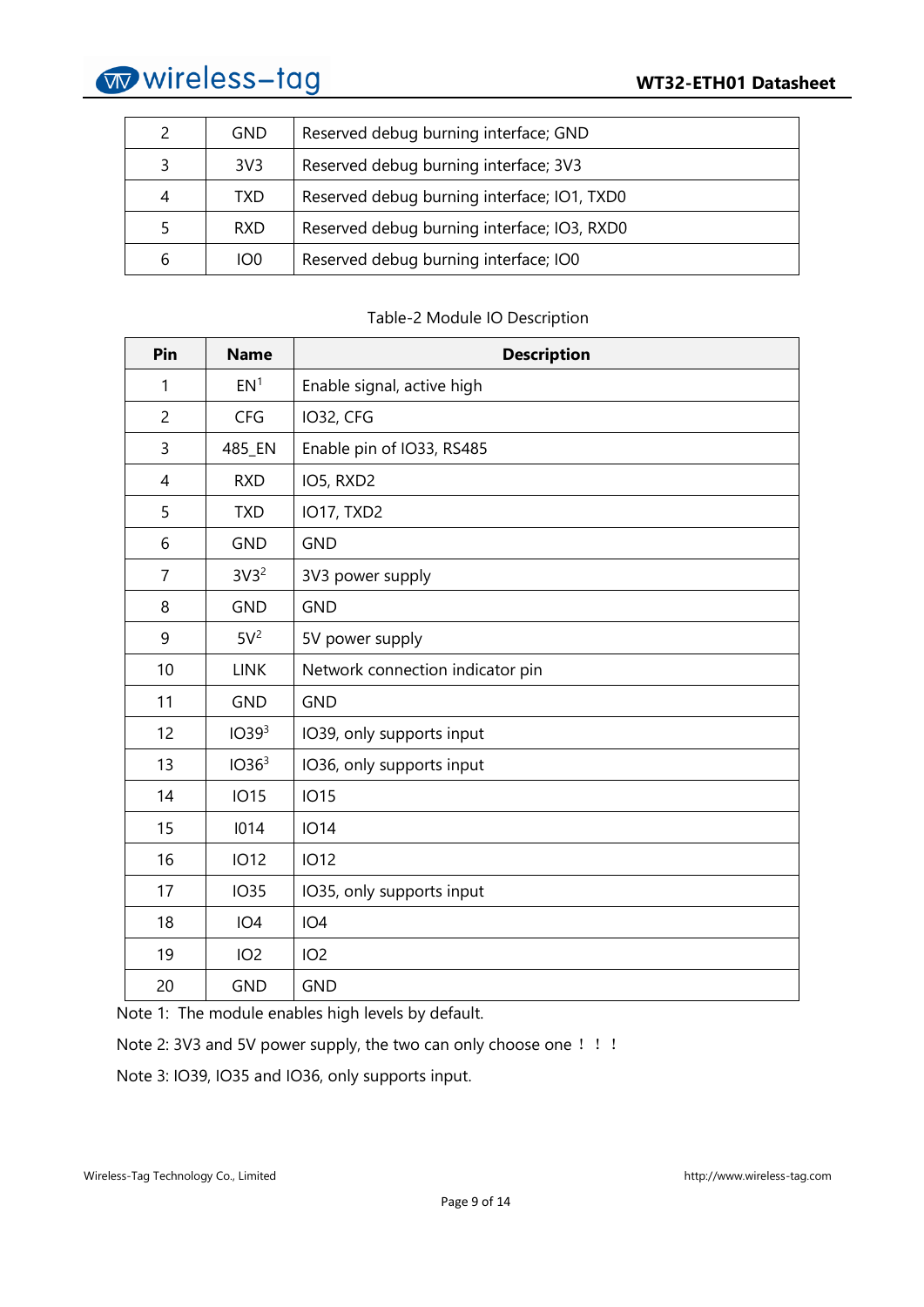#### <span id="page-9-0"></span>**3.4 Power Characteristics**

<span id="page-9-1"></span>3.4.1 Power Supply Voltage

The power supply voltage of the module can be 5V or 3V3, and only one of them can be chosen.

<span id="page-9-2"></span>3.4.2 Power Supply Mode

Users are free to choose according to their needs:

- 1) Through hole (welding row needle):
	- The power supply is connected by DuPont line.
	- The power supply is connected by bread board.
- 2) Semi-pad (directly welded on the board): the user board supply.

#### <span id="page-9-3"></span>**4. Description for Use**

#### <span id="page-9-4"></span>**4.1 Power-on Description**

If the DuPont line is used: find the 3V3 or 5V power input, connect the corresponding voltage, and the indicator (LED1) is on, indicating that the power-on is successful.

#### <span id="page-9-5"></span>**4.2 Indicator Description**

- LED1: The power indicator, the power on is normal, the light is on;
- LED3: Serial port indicator, when RXD2 (IO5) has data flow, the light is on.
- LED4: Serial port indicator, when TXD2 (IO17) has data flow, the light is on.

#### <span id="page-9-6"></span>**4.3 Description of How to Use**

Users can choose three ways of use according to their own needs:

- 1) Through hole (welding pin): connected by DuPont line;
- 2) Through hole (welding pin): put on the bread board for use;
- 3) Semi-pad: users can directly weld the module on their own board.

#### <span id="page-9-7"></span>**4.4 Description of Network Port Operating Indicator**

#### Table-3 Description of Network Port Operating Indicator

| Network port<br>indicator | <b>Function</b>                 | <b>Description</b>                                                                                    |
|---------------------------|---------------------------------|-------------------------------------------------------------------------------------------------------|
| Green LED                 | Connection<br>status indication | When connected to the network correctly, the green LED is<br>on.                                      |
| Yellow LED                | Data indication                 | The module flashes yellow LED when receiving or sending<br>data, including receiving webcast packets. |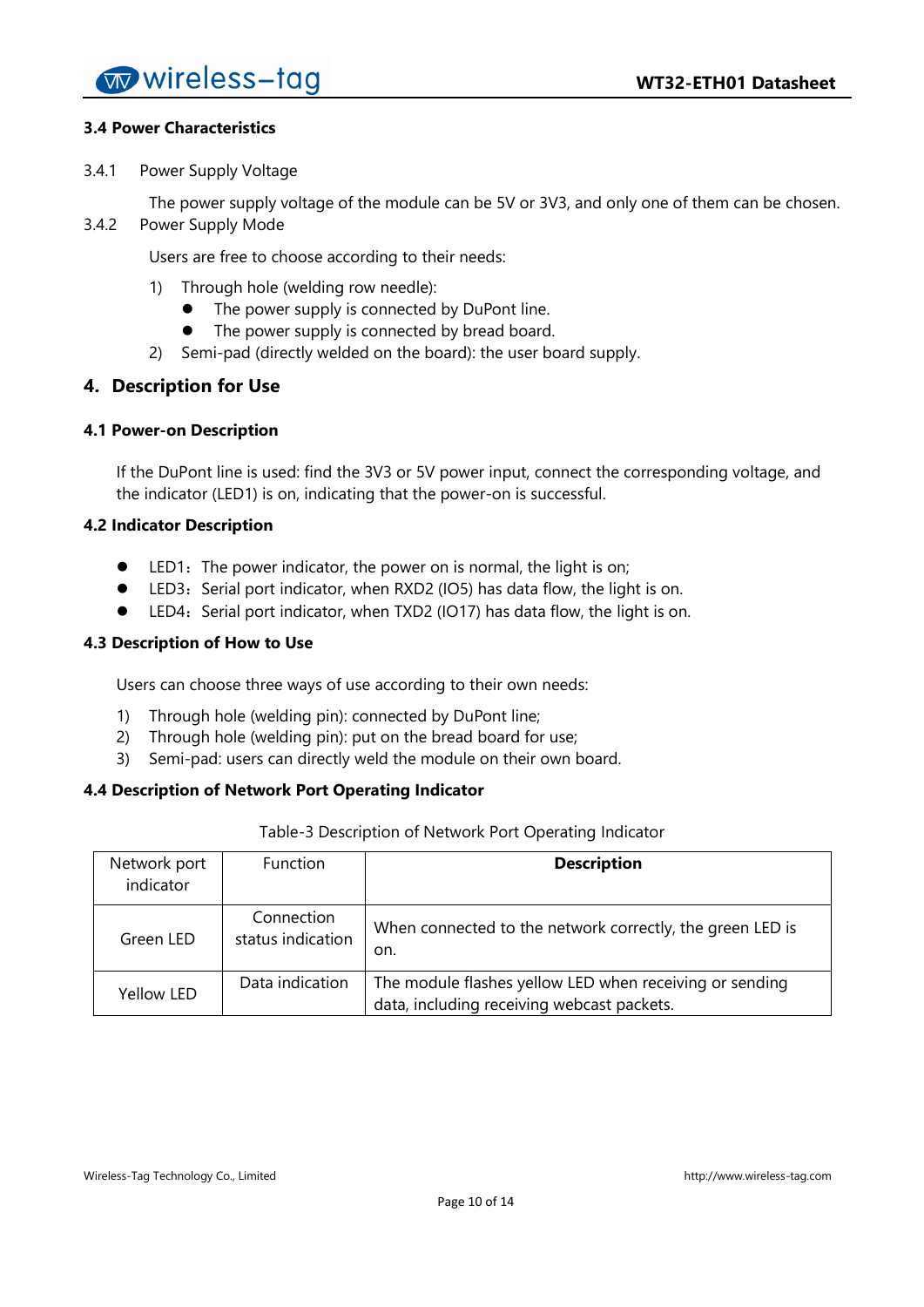wireless-tag

## <span id="page-10-0"></span>**5. Interface Description**



### <span id="page-10-1"></span>**6. Product Function**

#### <span id="page-10-2"></span>**6.1 Default Parameter**

| Items                  | Contents                             |
|------------------------|--------------------------------------|
| Serial port baud rate  | 115200                               |
| Serial port parameters | None/8/1                             |
| Transmission channel   | Serial Ethernet transmission channel |

#### <span id="page-10-3"></span>**6.2 Basic Function**

- <span id="page-10-4"></span>6.2.1 Set IP/ subnet mask / gateway
- 1. The IP address is the identity representation of the module in the local area network, which is unique in the local area network, so it cannot be repeated with other devices in the same local area network.

The IP address of the module is available in both static IP and DHCP/Dynamic IP.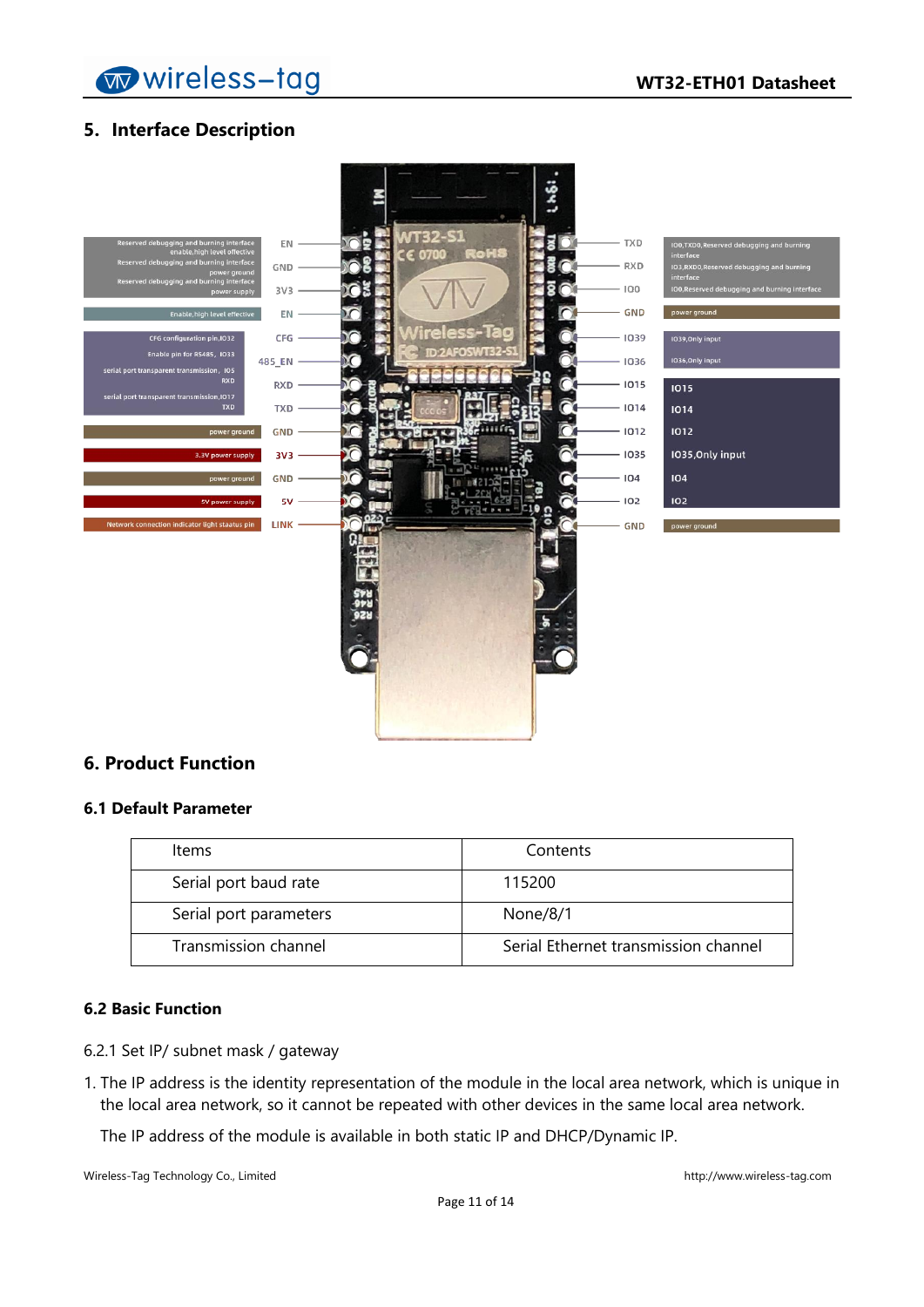#### a. Static IP

Static IP needs to be manually set by users. Write IP, subnet mask and gateway at the same time in the process of setting. Static IP is suitable for scenarios where IP and devices need to be counted and corresponded one to one. Pay attention to the correspondence of IP address, subnet mask and gateway when setting up. Using static IP requires setting up each module and ensuring that IP addresses are not duplicated with other network devices within the local area network.

#### b. DHCP/ Dynamic IP

The main function of DHCP/ dynamic IP is to dynamically obtain IP address, Gateway address, DNS server address information from the gateway host, so as to avoid the tedious steps of setting IP address. It is suitable for scenarios where there is no requirement for IP and there is no requirement for IP to correspond to modules one by one.

Note: The module cannot be set to DHCP, when directly connected to the computer. General computers do not have the ability to assign IP addresses. If the module is set to a DHCP directly connected computer, it will cause the module to wait for an IP address to be assigned all the time, which in turn will cause the module to fail to transmit properly. The module defaults to static IP:192.168.0.7.

- 2. The subnet mask is mainly used to determine the network number and host number of the IP address, indicate the number of subnets, and determine whether the module is in the subnet. The subnet mask must be set. Our commonly used Class C subnet mask: 255.255.255.0, the network number is the first 24 bits, the host number is the last 8 bits, the number of subnets is 255, and the module IP is in the range of 255, then we think that the module IP is in this subnet.
- 3. A gateway is the network number of the network where the module's current IP address is located. If a device such as a router is connected to an external network, the gateway is the router IP address. If the setting is wrong, the external network cannot be properly connected, if you do not connect to such devices as routers, you do not need to set, the default can be.
- <span id="page-11-0"></span>6.2.2 Restore factory settings
	- 1. AT command to restore factory settings: restore factory settings through AT+ RESTORE.
	- 2. Hardware mode to restore factory settings: CFG pin grounding, restart the module.

#### <span id="page-11-1"></span>6.2.3 Firmware upgrade

Module upgrade firmware way is OTA remote upgrade, by upgrading firmware, you can get more application functions.

- a. Firmware upgrades can connect to the network through a wired network or wifi.
- b. Operate GPIO2 ground, restart the module and enter OTA upgrade mode.
- c. Upgrade complete, disconnect GPIO2 to the ground connection, restart the module, module into normal operation mode.

OTA firmware upgrade instructions description: Downloading firmware, serial port TXD indicator flashing quickly; Download is completed and is being upgraded, and the serial port TXD indicator is always on. The upgrade was successful, and the serial port TXD and RXD indicators were always on; Upgrade failed serial port TXD indicator flashing slowly.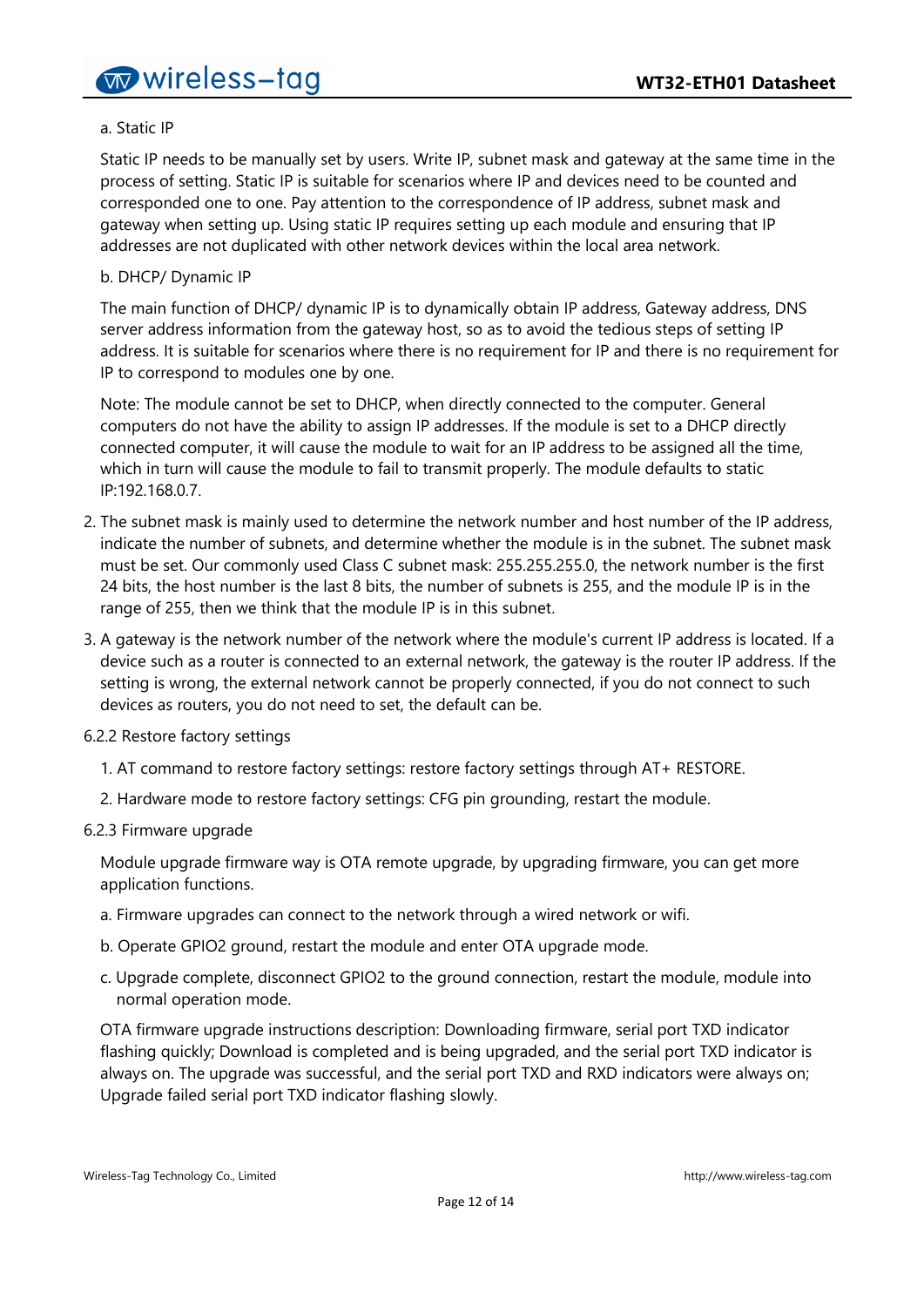#### <span id="page-12-0"></span>6.2.4 AT command function setting

The user can set the function of the module by entering the AT command through the serial port.

For more information, please refer to the ESP32 wired module AT command set.

<span id="page-12-1"></span>6.2.5 Data transmission function

The module has four data transmission ports: serial port, wifi, Ethernet and Bluetooth.

Through the AT command, the user can make two combinations of the four data ports for data transmission.

Set / query the transparent channel of the module through the AT+PASSCHANNEL command. The setup is complete and the module needs to be restarted for it to take effect.

#### <span id="page-12-2"></span>**6.3 socket Function**

The socket mode of operation of the module is divided into TCP Client, TCP Server, UDP Client, and UDP Server, which can be set up by AT commands.

For AT command operation, please refer to the esp32 wired module AT command routine v1.2.

#### <span id="page-12-3"></span>6.3.1 TCP Client

- 1. TCP Client provides client connections to TCP network services. Initiates the connection request to the server and establishes the connection, which is used to realize the interaction between the serial port data and the server data. According to the relevant provisions of TCP protocol, TCP Client has the difference between connection and disconnection, so as to ensure the reliable exchange of data. It is usually used for the data exchange between the device and the server, and it is the most commonly used way of network communication.
- 2. When the module is connected to TCP Server as TCP Client, it is necessary to pay attention to parameters such as the target IP/domain name and target port number. The target IP can be a local device in the same local area network, or an IP address of a different local area network or an IP across a public network, if the server is connected to a cross-public network, the server is required to have a public IP.

#### <span id="page-12-4"></span>6.3.2 TCP Server

It is usually used to communicate with TCP clients in the local area network. It is suitable for scenarios where there is no server in the local area network and multiple computers or mobile phones request data from the server. There is the same difference between connection and disconnection as TCP Client to ensure the reliable exchange of data.

#### <span id="page-12-5"></span>6.3.3 UDP Client

UDP Client is a connectionless transport protocol that provides simple and unreliable transactionoriented information delivery services. Without connection establishment or disconnection, data can be sent to each other only by defining IP and ports. It is usually used in data transmission scenarios where the packet loss rate is not required, the packet is small and the transmission frequency is fast, and the data is transmitted to the specified IP.